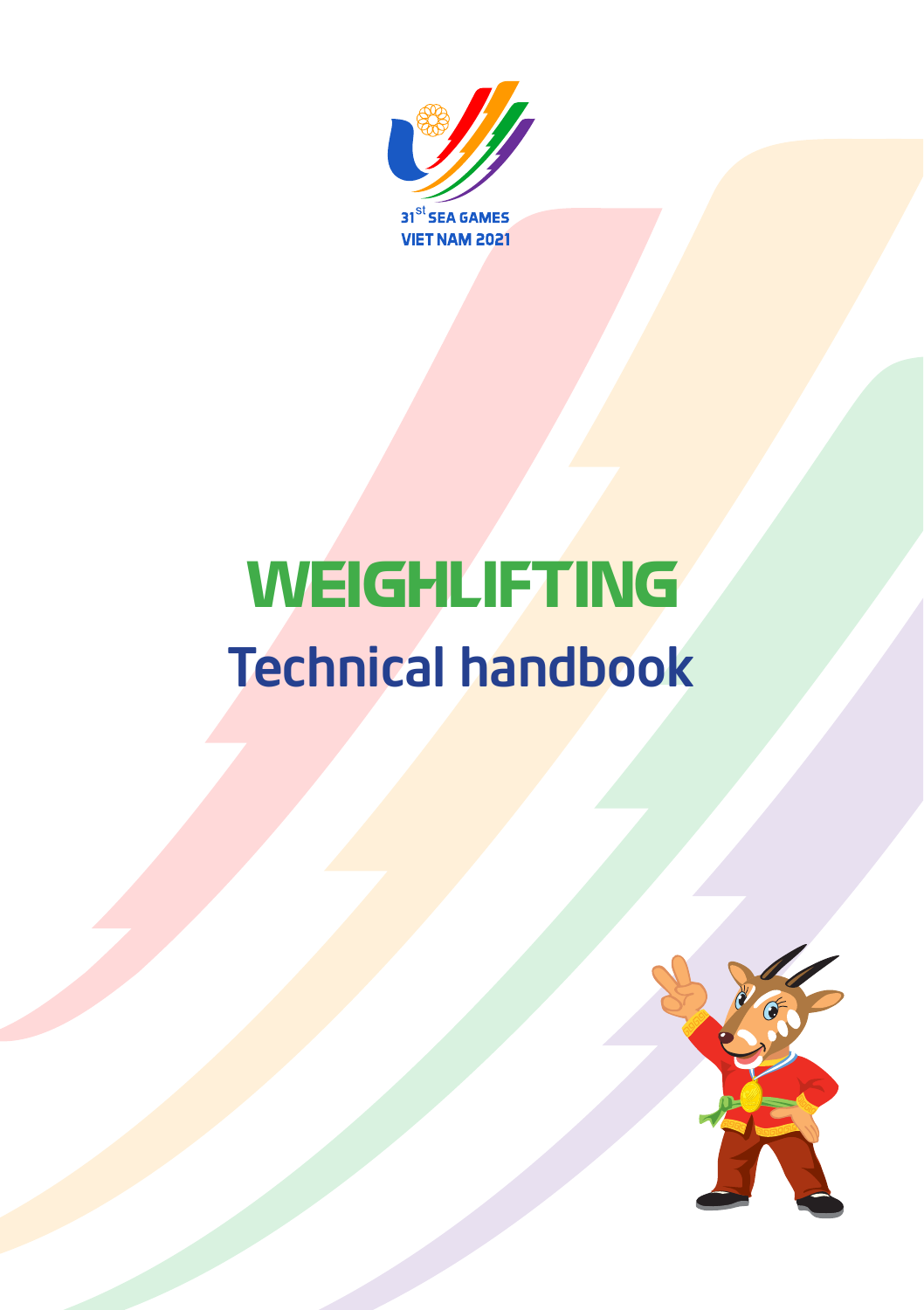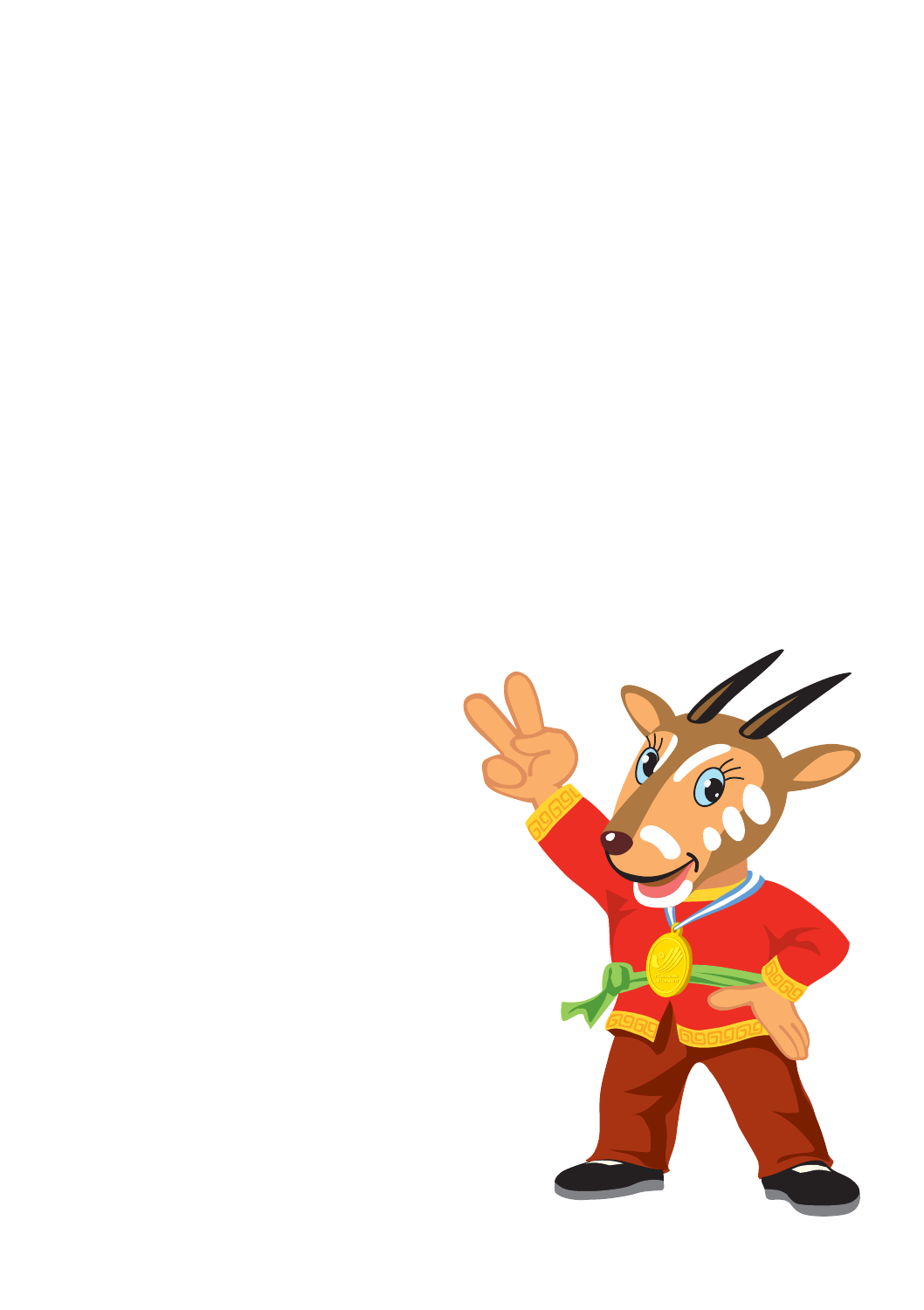## **Table of Contents**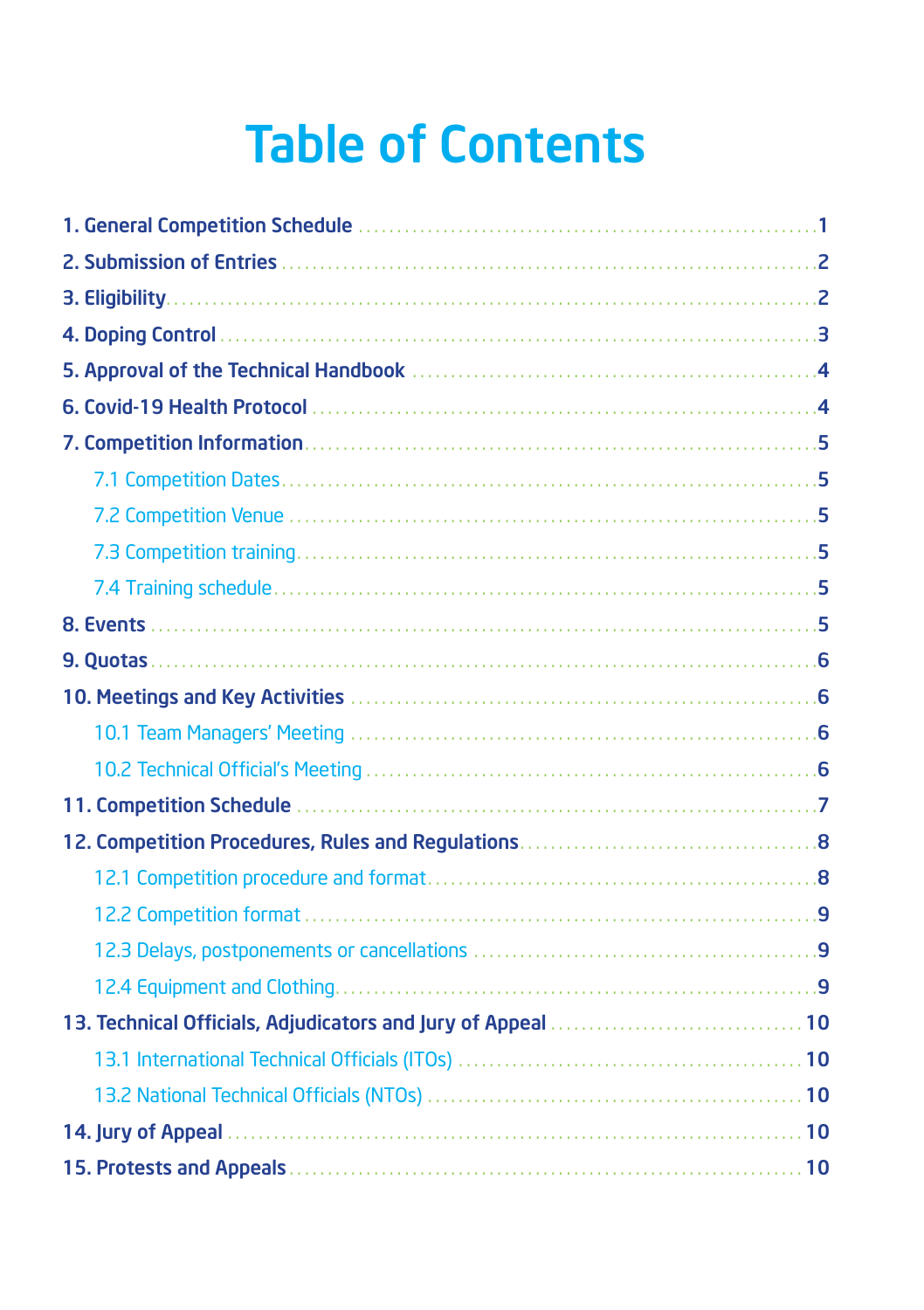| 16.3 Vietnam Bodybuilding and Weightlifting Federation (VBWF) 12 |
|------------------------------------------------------------------|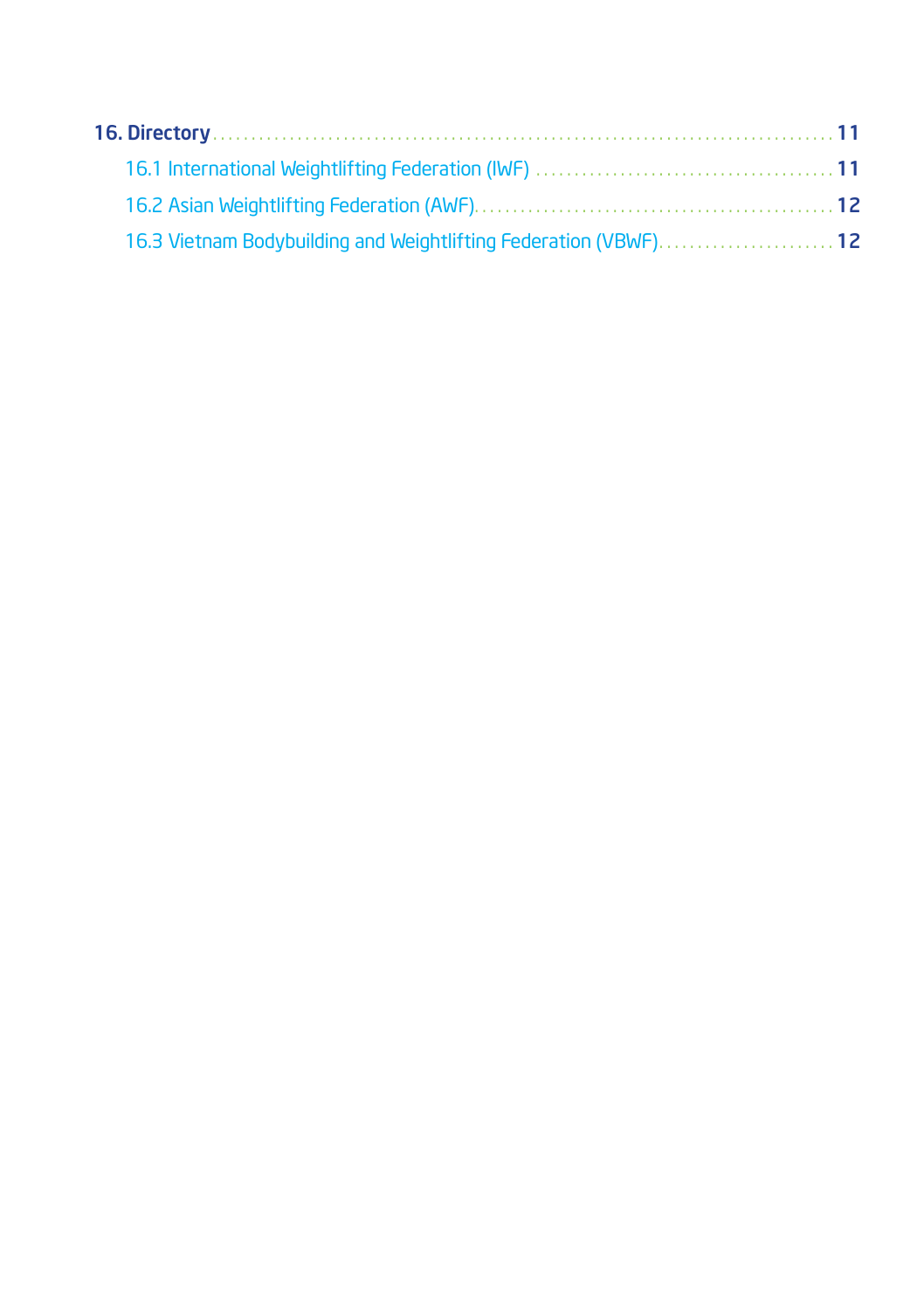## <span id="page-4-0"></span>1. General Competition Schedule

|           | <b>Sports</b>           |                |  |  |                                                          |           |           | May       |           |           |           |           |           |           |           |           |           |  |
|-----------|-------------------------|----------------|--|--|----------------------------------------------------------|-----------|-----------|-----------|-----------|-----------|-----------|-----------|-----------|-----------|-----------|-----------|-----------|--|
| <b>No</b> |                         |                |  |  | 05 06 07 08 09 10 11 12 13 14 15 16 17 18 19 20 21 22 23 |           |           |           |           |           |           |           |           |           |           |           |           |  |
|           | Opening ceremony        |                |  |  |                                                          |           |           |           |           |           |           |           |           |           |           |           |           |  |
|           | <b>Closing ceremony</b> |                |  |  |                                                          |           |           |           |           |           |           |           |           |           |           |           |           |  |
| 1         | <b>Athletics</b>        |                |  |  |                                                          |           |           |           | $\bullet$ | $\bullet$ | $\bullet$ | $\bullet$ | $\bullet$ | $\bullet$ |           |           |           |  |
| 2         | Aquatics                | Swimming       |  |  |                                                          |           |           |           | $\bullet$ | $\bullet$ | $\bullet$ | $\bullet$ | $\bullet$ | $\bullet$ |           |           |           |  |
|           |                         | Diving         |  |  | $\bullet$                                                | ٠         | $\bullet$ |           |           |           |           |           |           |           |           |           |           |  |
| З         | Archery                 |                |  |  |                                                          |           |           |           |           |           |           |           | $\bullet$ | $\bullet$ |           |           |           |  |
| 4         | Badminton               |                |  |  |                                                          |           |           |           |           |           | $\bullet$ |           |           |           |           | $\bullet$ |           |  |
| 5         | Basketball              | 5x5            |  |  |                                                          |           |           |           |           |           |           |           |           |           |           |           |           |  |
|           |                         | 3x3            |  |  |                                                          |           |           |           | $\bullet$ |           |           |           |           |           |           |           |           |  |
| 6         | <b>Billiard Sports</b>  |                |  |  |                                                          |           |           |           |           | $\bullet$ |           | $\bullet$ |           | $\bullet$ |           |           |           |  |
| 7         | Boxing                  |                |  |  |                                                          |           |           |           |           |           |           |           |           |           |           |           | $\bullet$ |  |
| 8         | Canoeing/Kayak          |                |  |  |                                                          |           |           |           |           |           |           | $\bullet$ | $\bullet$ |           | $\bullet$ | $\bullet$ |           |  |
| 9         | Chess                   | Chess          |  |  |                                                          |           |           |           |           |           |           | ٠         |           |           | $\bullet$ | $\bullet$ |           |  |
|           |                         | Xianggi        |  |  |                                                          |           |           |           | $\bullet$ | $\bullet$ |           |           |           |           | $\bullet$ |           |           |  |
| 10        | Cycling                 | Mountain       |  |  |                                                          |           |           |           |           | $\bullet$ | $\bullet$ | $\bullet$ |           |           |           |           |           |  |
|           |                         | Road           |  |  |                                                          |           |           |           |           |           |           |           |           | $\bullet$ | $\bullet$ | $\bullet$ | $\bullet$ |  |
| 11        | Dancesport              |                |  |  |                                                          |           |           |           |           |           | $\bullet$ |           |           |           |           |           |           |  |
| 12        | Fencing                 |                |  |  |                                                          |           |           | $\bullet$ | $\bullet$ |           | $\bullet$ | $\bullet$ | $\bullet$ |           |           |           |           |  |
|           |                         | Men            |  |  |                                                          |           |           |           |           |           |           |           |           |           |           |           |           |  |
| 13        | Football                | Women          |  |  |                                                          |           |           |           |           |           |           |           |           |           |           | $\bullet$ |           |  |
|           |                         | Men's Futsal   |  |  |                                                          |           |           |           |           |           |           |           |           |           | $\bullet$ |           |           |  |
|           |                         | Women's Futsal |  |  |                                                          |           |           |           |           |           |           |           |           |           | $\bullet$ |           |           |  |
| 14        | Golf                    |                |  |  |                                                          |           |           |           |           | $\bullet$ |           |           | $\bullet$ |           |           |           |           |  |
|           |                         | Artistic       |  |  |                                                          |           |           | $\bullet$ | $\bullet$ | $\bullet$ | $\bullet$ |           |           |           |           |           |           |  |
| 15        | Gymnastics              | Rhythmic       |  |  |                                                          |           |           |           |           |           |           |           |           | $\bullet$ |           |           |           |  |
|           |                         | Aerobic        |  |  |                                                          |           |           |           |           |           |           |           |           |           |           | $\bullet$ | $\bullet$ |  |
| 16        | Handball                | Indoor         |  |  |                                                          |           |           |           |           |           |           |           |           |           |           | $\bullet$ |           |  |
|           |                         | Beach          |  |  |                                                          |           | $\bullet$ |           |           |           |           |           |           |           |           |           |           |  |
| 17        | Judo                    |                |  |  |                                                          |           |           |           |           |           |           |           | $\bullet$ | $\bullet$ | $\bullet$ | $\bullet$ | $\bullet$ |  |
| 18        | Karate                  |                |  |  |                                                          |           |           |           |           |           |           |           | $\bullet$ | $\bullet$ | $\bullet$ |           |           |  |
| 19        | Muay                    |                |  |  |                                                          |           |           |           |           |           |           | ∙         |           |           |           |           |           |  |
| 20        | Pencak Silat            |                |  |  |                                                          | $\bullet$ | $\bullet$ |           |           |           | $\bullet$ |           |           |           |           |           |           |  |
| 21        | Petanque                |                |  |  |                                                          |           |           | $\bullet$ |           | $\bullet$ |           | $\bullet$ |           | $\bullet$ |           |           |           |  |
| 22        | Rowing                  |                |  |  |                                                          |           | $\bullet$ | $\bullet$ | $\bullet$ |           |           |           |           |           |           |           |           |  |
| 23        | Sepaktakraw             |                |  |  |                                                          |           |           |           |           |           |           | $\bullet$ |           | $\bullet$ |           | $\bullet$ |           |  |
| 24        | Shooting                |                |  |  |                                                          |           |           |           |           |           | $\bullet$ | $\bullet$ | $\bullet$ | $\bullet$ | $\bullet$ | $\bullet$ | $\bullet$ |  |
| 25        | <b>Table Tennis</b>     |                |  |  |                                                          |           |           |           |           | $\bullet$ |           |           |           |           | $\bullet$ |           |           |  |
| 26        | Taekwondo               |                |  |  |                                                          |           |           |           |           |           | $\bullet$ | $\bullet$ | $\bullet$ | г         |           |           |           |  |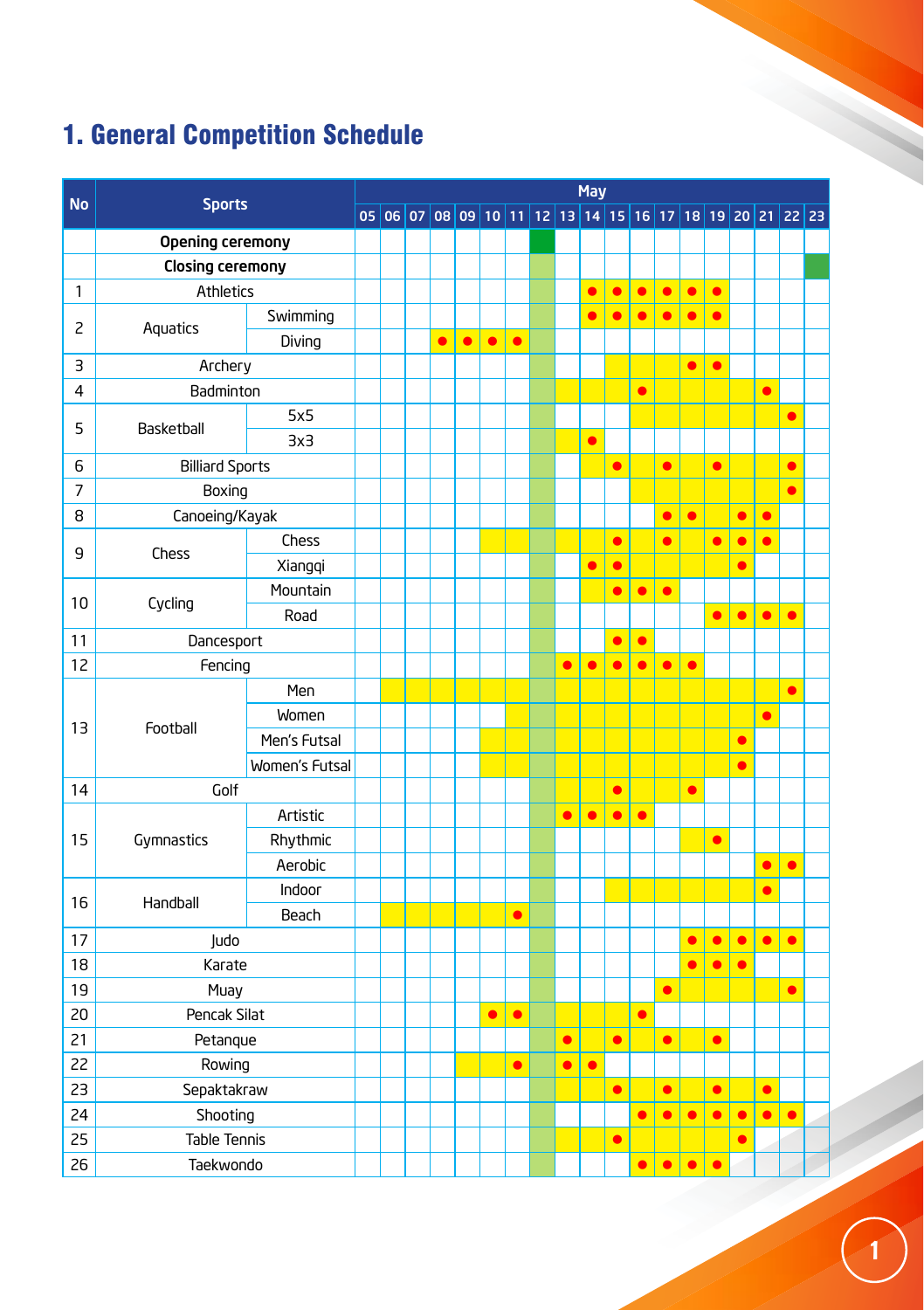<span id="page-5-0"></span>

| <b>No</b> | <b>Sports</b>                 |        | May<br>05 06 07 08 09 10 11 12 13 14 15 16 17 |  |  |  |  |  |  |  |           |           |           |           |           |           |           |           |           |           |       |
|-----------|-------------------------------|--------|-----------------------------------------------|--|--|--|--|--|--|--|-----------|-----------|-----------|-----------|-----------|-----------|-----------|-----------|-----------|-----------|-------|
|           |                               |        |                                               |  |  |  |  |  |  |  |           |           |           |           |           | 18        |           |           | 19 20 21  |           | 22 23 |
| 27        | Tennis                        |        |                                               |  |  |  |  |  |  |  |           |           |           |           |           |           |           |           |           |           |       |
|           |                               | Indoor |                                               |  |  |  |  |  |  |  |           |           |           |           |           |           |           |           |           | $\bullet$ |       |
| 28        | Volleyball                    | Beach  |                                               |  |  |  |  |  |  |  |           |           |           |           |           |           |           | $\bullet$ |           |           |       |
| 29        | Weightlifting                 |        |                                               |  |  |  |  |  |  |  |           |           |           |           |           |           |           | $\bullet$ | $\bullet$ | $\bullet$ |       |
| 30        | Wrestling                     |        |                                               |  |  |  |  |  |  |  |           |           |           |           | $\bullet$ | $\bullet$ | $\bullet$ |           |           |           |       |
| 31        | Wushu                         |        |                                               |  |  |  |  |  |  |  |           |           | $\bullet$ |           |           |           |           |           |           |           |       |
| 32        | Bodybuilding                  |        |                                               |  |  |  |  |  |  |  | $\bullet$ |           | $\bullet$ |           |           |           |           |           |           |           |       |
| 33        | Bowling                       |        |                                               |  |  |  |  |  |  |  |           |           |           |           |           |           | $\bullet$ |           |           |           |       |
| 34        | e-Sports                      |        |                                               |  |  |  |  |  |  |  |           |           |           | $\bullet$ |           |           |           | $\bullet$ |           | $\bullet$ |       |
| 35        | Fin swimm ing                 |        |                                               |  |  |  |  |  |  |  |           |           |           |           |           |           |           |           |           | $\bullet$ |       |
| 36        | Kickboxing                    |        |                                               |  |  |  |  |  |  |  |           |           |           |           |           |           |           |           |           |           |       |
| 37        | Kurash                        |        |                                               |  |  |  |  |  |  |  | $\bullet$ |           |           |           |           |           |           |           |           |           |       |
| 38        | Jujitsu                       |        |                                               |  |  |  |  |  |  |  |           | $\bullet$ | $\bullet$ |           |           |           |           |           |           |           |       |
| 39        | <b>Triathlon and Duathlon</b> |        |                                               |  |  |  |  |  |  |  |           |           | $\bullet$ |           |           |           |           |           |           |           |       |
| 40        | Vovinam                       |        |                                               |  |  |  |  |  |  |  |           |           |           |           |           | $\bullet$ | $\bullet$ | $\bullet$ | $\bullet$ | $\bullet$ |       |

## 2. Submission of Entries

Registration of each National Olympic Committee (NOC) must comply with the regulations of Vietnam SEA Games Organizing Committee (VIESGOC).

**2.1** Entry by Number: Deadline for submission of Entry by Number Forms is January 12, 2022 at 24:00 hours Vietnam time (GMT+7).

**2.2** Entry by Name: Deadline for submission of Entry by Name Forms is March 12, 2022 at 24:00 hours Vietnam time (GMT+7).

The completed Entry by Name must be submitted for each athlete and include all necessary information. Original form must be presented during the Delegation Registration Meeting (DRM).

## 3. Eligibility

**3.1** To be eligible for participation in the 31<sup>st</sup> SEA Games, a competitor must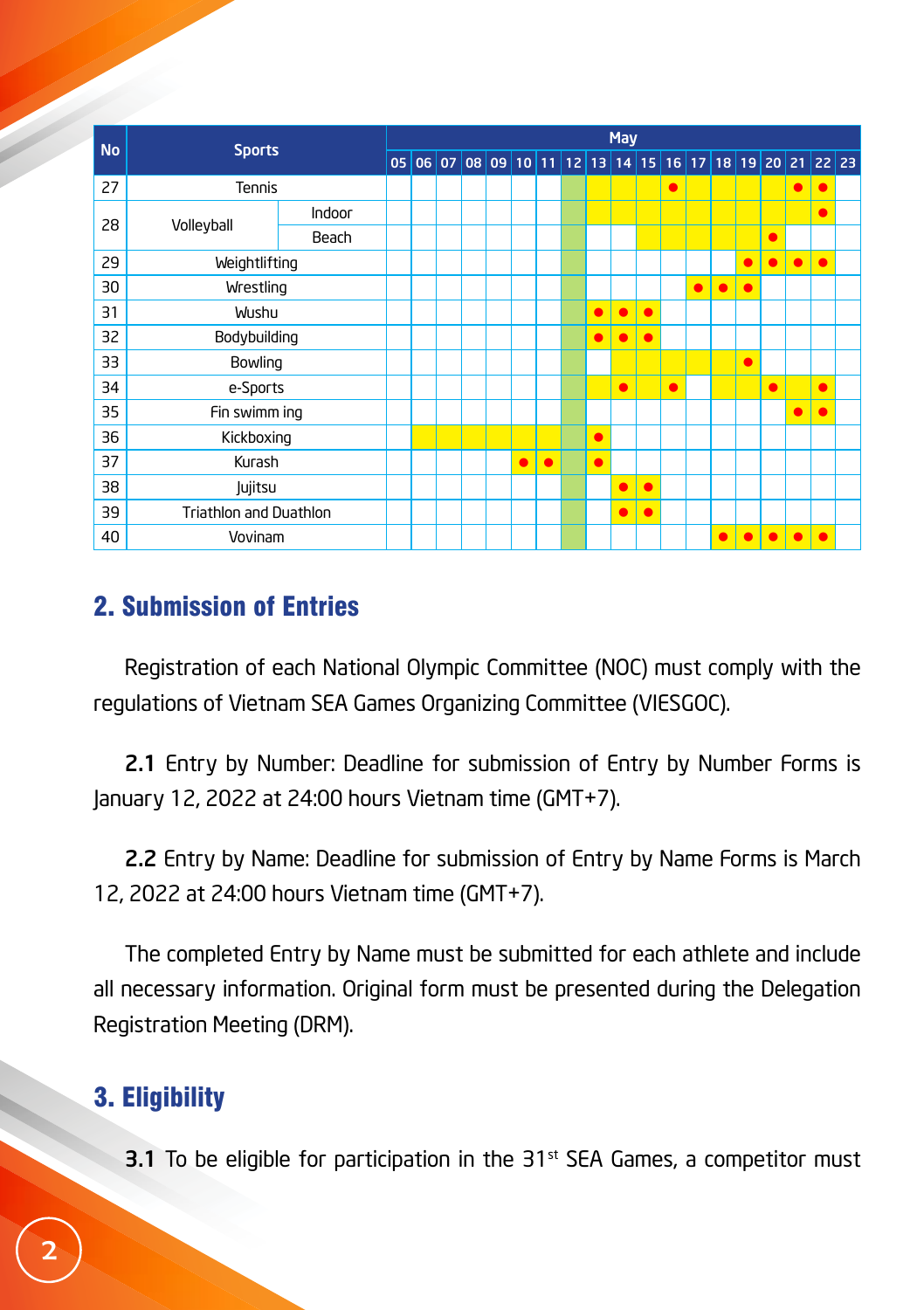<span id="page-6-0"></span>comply with the lates Technical and Competition Rules of the International Weightlifting Federation (IWF), the SEA Games Federation (SEAGF) Charter and Rules as well as Rule 40 and the By-law to Rule 40 of the Olympic Charter (Participation in the Games).

**3.2** Only nationals of the country of the NOC shall be qualified to represent the NOC in the Games. All disputes relating to the determination of the country, which an athlete may represent in the SEA Games shall be resolved in accordance with SEAGF Charter and Rules as well as Rule 41 and By-law to Rule 41 of the Olympic Charter (Nationality of competitors).

**3.3** Participating Athletes must be 15 years of age and over (year of birth 2007 or earlier).

In accordance with article 5.6.5 of the IWF Anti-Doping Policy, an Athlete who is not listed in the IWF's Registered Testing Pool But Wishes to participate in an IWF Event shall provide accurate and complete whereabouts information as set out at Annex of the International Standard for Testing and Investigations for a period of at least two (02) months prior to the IWF Event in question.

An Athlete that does not comply with this provision is not eligible to complete at the IWF Event.

Athletes who wish to compete at the  $31<sup>st</sup>$  SEA Games shall submit their Whereabouts information for the period outlined above at the latest on the March 19, 2022.

## 4. Doping Control

**4.1** VIESGOC under the guidance of the SEAGF, will be responsible for the Anti-Doping Programme during the 31<sup>st</sup> SEA Games. The Anti-Doping Programme will be implemented in accordance with SEAGF Anti-Doping Rules and the World Anti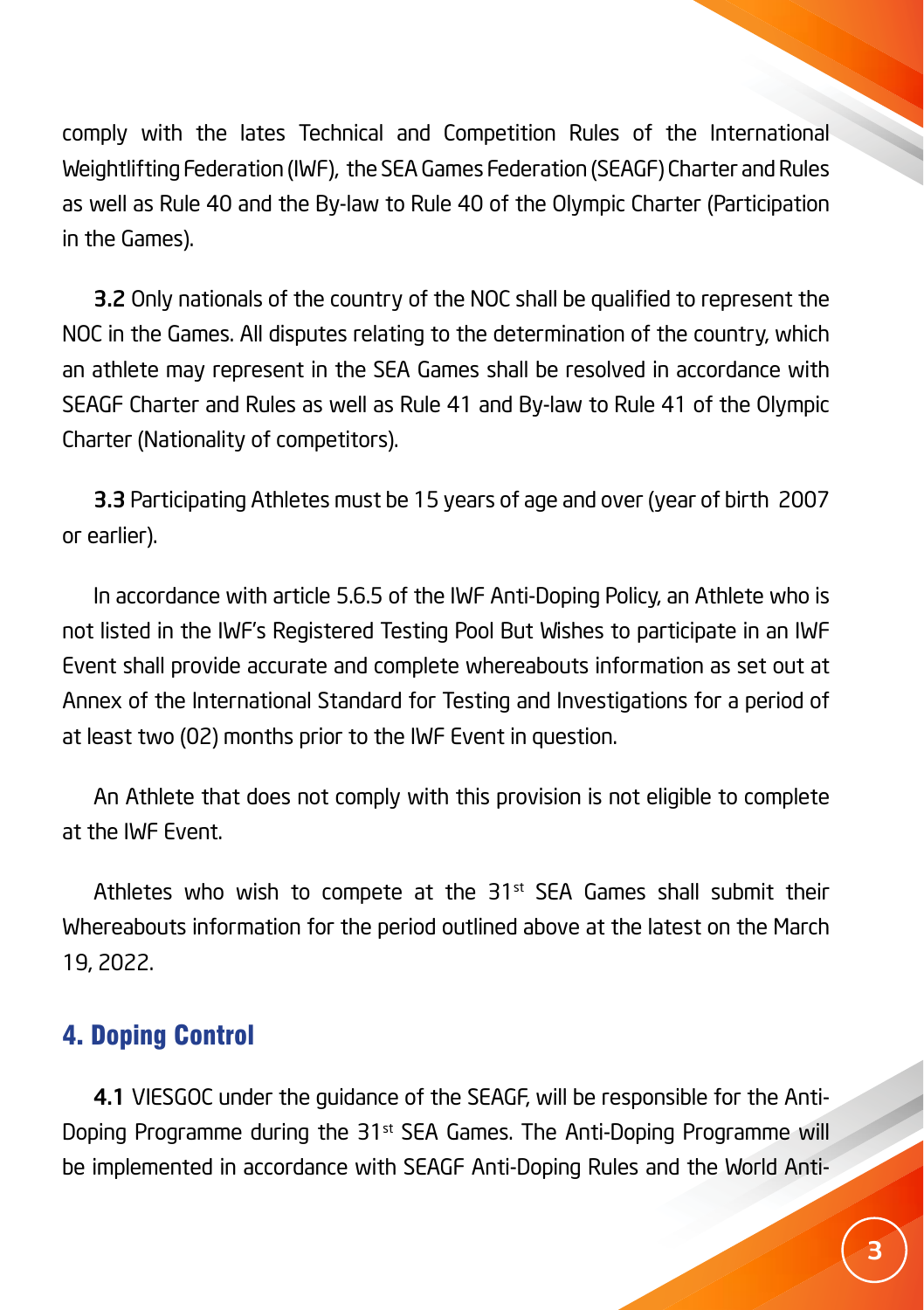<span id="page-7-0"></span>Doping Code and its relevant International Standards.

**4.2** VIESGOC and SEAGF are responsible for providing necessary conditions for Doping testing activities at the 31<sup>st</sup> SEA Games. Doping Control procedures will be implemented according to WADA's International Standards for Testing and Investigations. Sample analysis will be performed at a WADA-accredited laboratory.

**4.3** Doping Control stations will be set up at the competition venue by VIESGOC, where in-competition testing will be conducted. The Test Distribution Plan and criteria for athlete selection for each sport will comply with the Doping Control protocol established by the SEAGF and WADA.

**4.4** During the Games, all athletes are subjected to for the Anti-Doping Programme that is organized by VIESGOC and SEAGF. Testing or sampling can be done at any time and place without any notice.

**4.5** The WADA 2022 List of Prohibited Substances and Methods is applied in accordance with the WADA Code.

#### 5. Approval of the Technical Handbook

This Technical Handbook was approved by the Asian Weightlifting Federation (AWF) as duly authorized by the International Weightlifting Federation (IWF).

Any further amendments to the Technical Handbook shall be circulated via e-mail to the NOCs.

#### 6. Covid-19 Health Protocol

During the Games, the Weighlifting Competitions shall adopt the COVID-19 Epidemic control protocols approved by VIESGOC.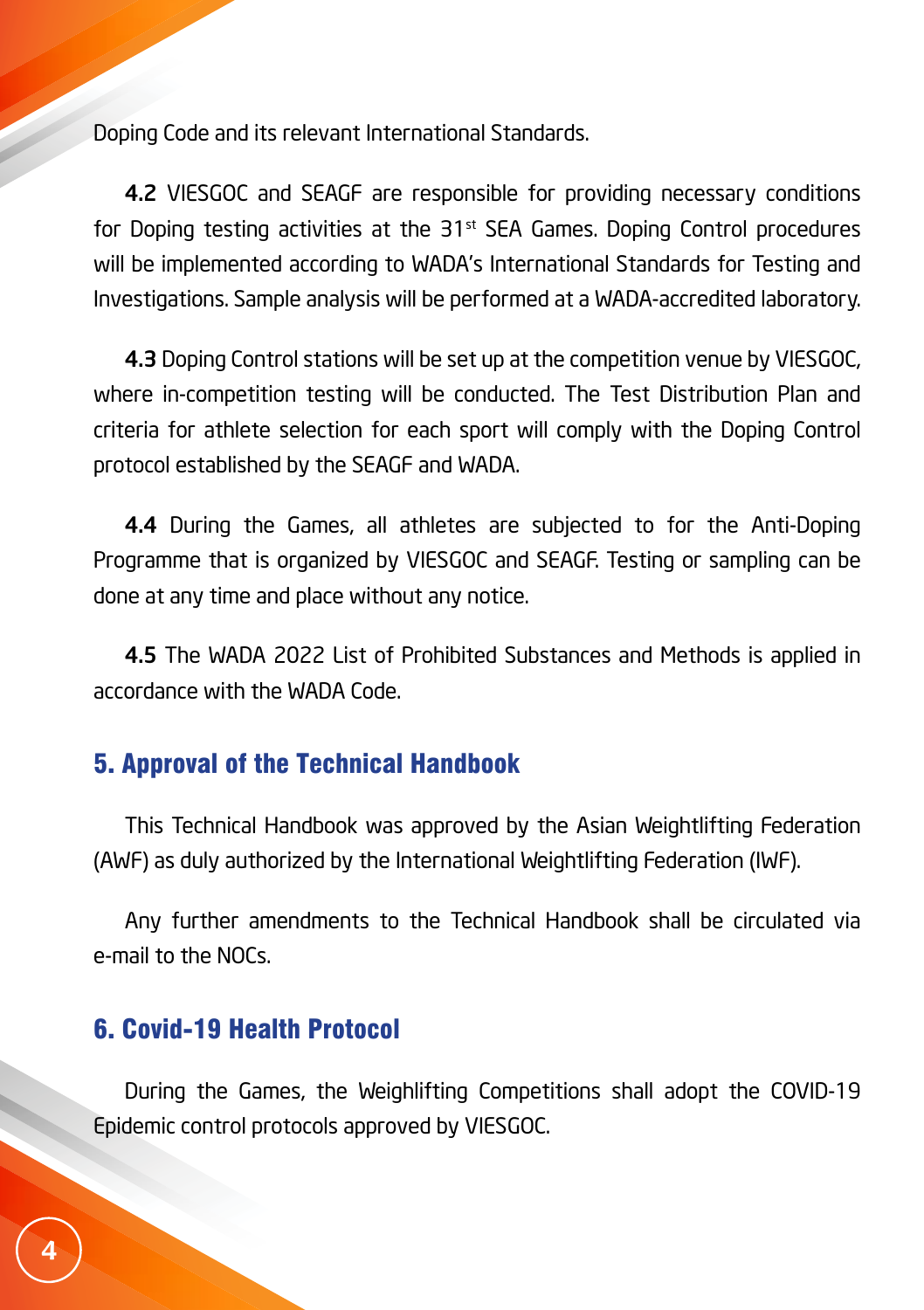## <span id="page-8-0"></span>7. Competition Information

#### **7.1 Competition Dates**

May 19 - 22, 2022

#### **7.2 Competition Venue**

Hanoi Sports Training and Competition Center. Do Xuan Hop str. Nam Tu Liem Dist., Hanoi, Vietnam.

#### **7.3 Competition training**

Hanoi Sports Training and Competition Center. Do Xuan Hop str. Nam Tu Liem Dist., Hanoi, Vietnam.

#### **7.4 Training schedule**

TBC

## 8. Events

The Weightlifting competition will consist of 14 events which include Seven (7) men, and Seven (7) women.

| <b>No</b>      | <b>Events</b> | <b>Women</b> | Men |
|----------------|---------------|--------------|-----|
|                | 45kg          |              |     |
| $\overline{c}$ | 49kg          |              |     |
| 3              | 55kg          |              |     |
| 4              | 59kg          |              |     |
| 5              | 64kg          | ✓            |     |
| 6              | 71kg          |              |     |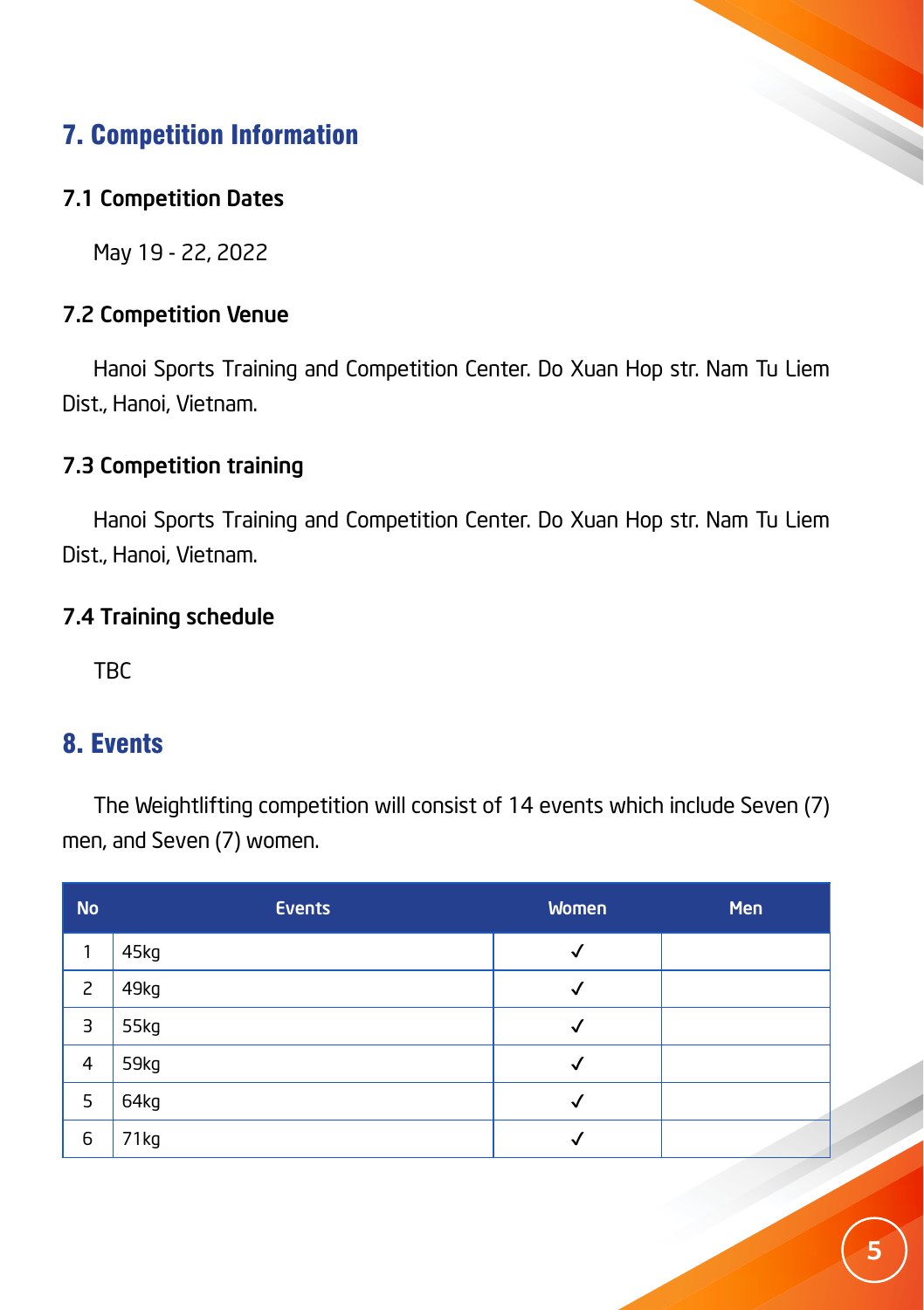<span id="page-9-0"></span>

| <b>No</b>      | <b>Events</b>   | <b>Women</b> | Men          |
|----------------|-----------------|--------------|--------------|
| $\overline{7}$ | $+71kg$         | $\checkmark$ |              |
| 8              | 55kg            |              | √            |
| 9              | 61kg            |              | $\checkmark$ |
| 10             | 67kg            |              | √            |
| 11             | 73kg            |              | $\checkmark$ |
| 12             | 81kg            |              | √            |
| 13             | 89kg            |              | √            |
| 14             | +89kg           |              | √            |
|                | Total by gender | 7            | 7            |
|                | Total by events |              | 14           |

## 9. Quotas

- Each NOC may enter a maximum of Seven (7) male and Seven (7) Female athletes for the Weightlifting competition

- Each NOC may enter a maximum of one (1) athlete per category.

## 10. Meetings and Key Activities

#### **10.1 Team Managers' Meeting**

- Date : May 18, 2022

- Time : 09:00 AM

- Venue : Hanoi Sports Training and Competition Center. Do Xuan Hop str. Nam Tu Liem Dist., Hanoi, Vietnam.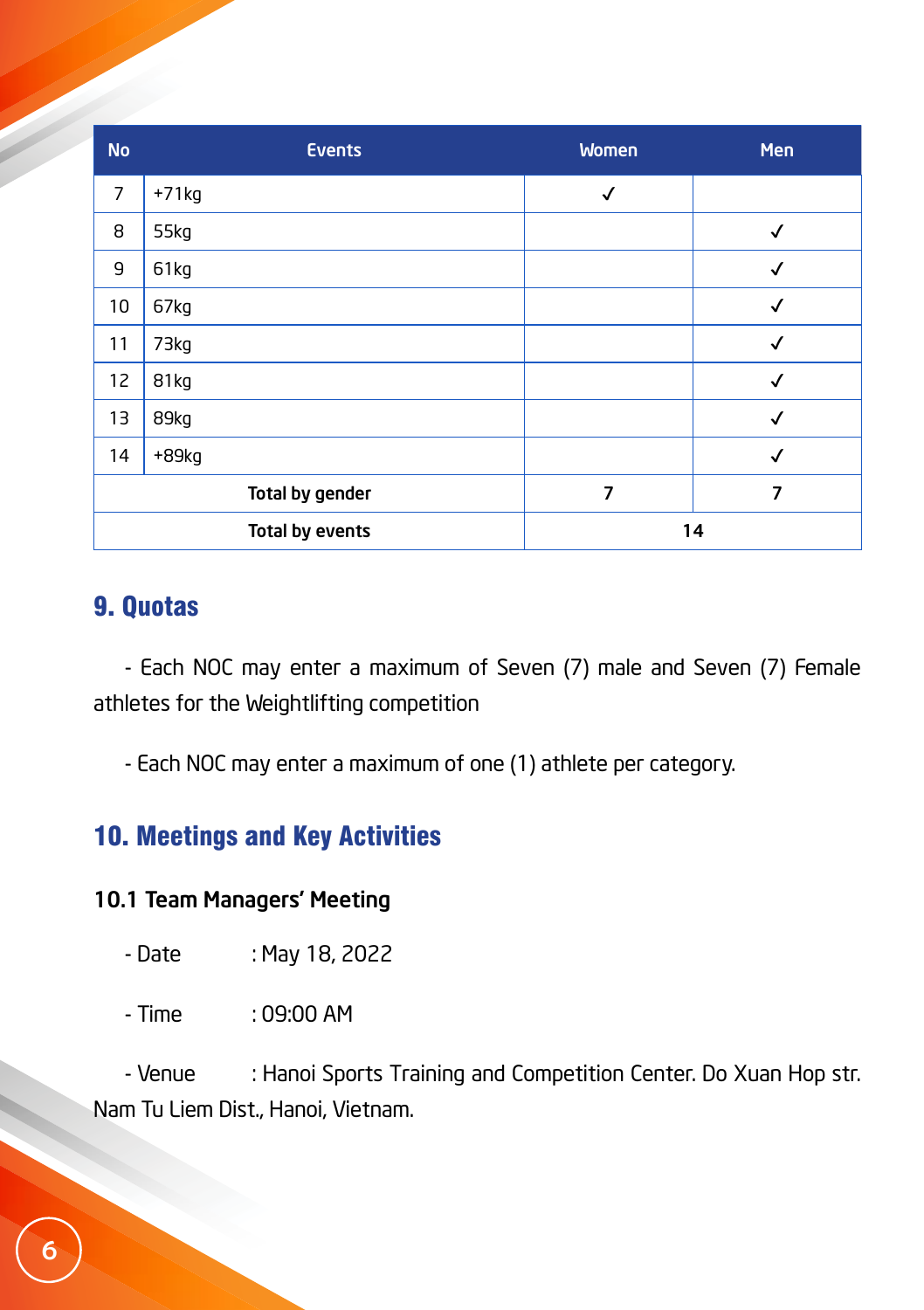

#### <span id="page-10-0"></span>**10.2 Technical Official's Meeting**

- Date : May 18, 2022

- Time : 10:30 AM

- Venue : Hanoi Sports Training and Competition Center. Do Xuan Hop str. Nam Tu Liem Dist., Hanoi, Vietnam

## 11. Competition Schedule

| <b>Date</b>   | <b>Time</b>             | Gender | <b>Events</b>                                 |  |  |  |  |  |  |  |
|---------------|-------------------------|--------|-----------------------------------------------|--|--|--|--|--|--|--|
|               | 9h00                    |        | Team manager's meeting and Final verification |  |  |  |  |  |  |  |
| May 18        | 10h30                   |        | Technical official's meeting                  |  |  |  |  |  |  |  |
|               | $08:00 - 10:00$         | Women  | 45kg                                          |  |  |  |  |  |  |  |
|               | <b>Victory Ceremony</b> |        |                                               |  |  |  |  |  |  |  |
|               | 10:00 - 12:00           | Men    | $55$ kg                                       |  |  |  |  |  |  |  |
| May 19        | <b>Victory Ceremony</b> |        |                                               |  |  |  |  |  |  |  |
|               | 12:00 - 14:00           | Women  | 49kg                                          |  |  |  |  |  |  |  |
|               | Victory Ceremony        |        |                                               |  |  |  |  |  |  |  |
|               | $08:00 - 10:00$         | Men    | 61kg                                          |  |  |  |  |  |  |  |
|               | <b>Victory Ceremony</b> |        |                                               |  |  |  |  |  |  |  |
|               | 10:00 - 12:00           | Women  | 55kg                                          |  |  |  |  |  |  |  |
|               | <b>Victory Ceremony</b> |        |                                               |  |  |  |  |  |  |  |
| <b>May 20</b> | 12:00 - 14:00           | Men    | 67kg                                          |  |  |  |  |  |  |  |
|               |                         |        | Victory Ceremony                              |  |  |  |  |  |  |  |
|               | 14:00 - 16:00           | Women  | 59kg                                          |  |  |  |  |  |  |  |
|               |                         |        | <b>Victory Ceremony</b>                       |  |  |  |  |  |  |  |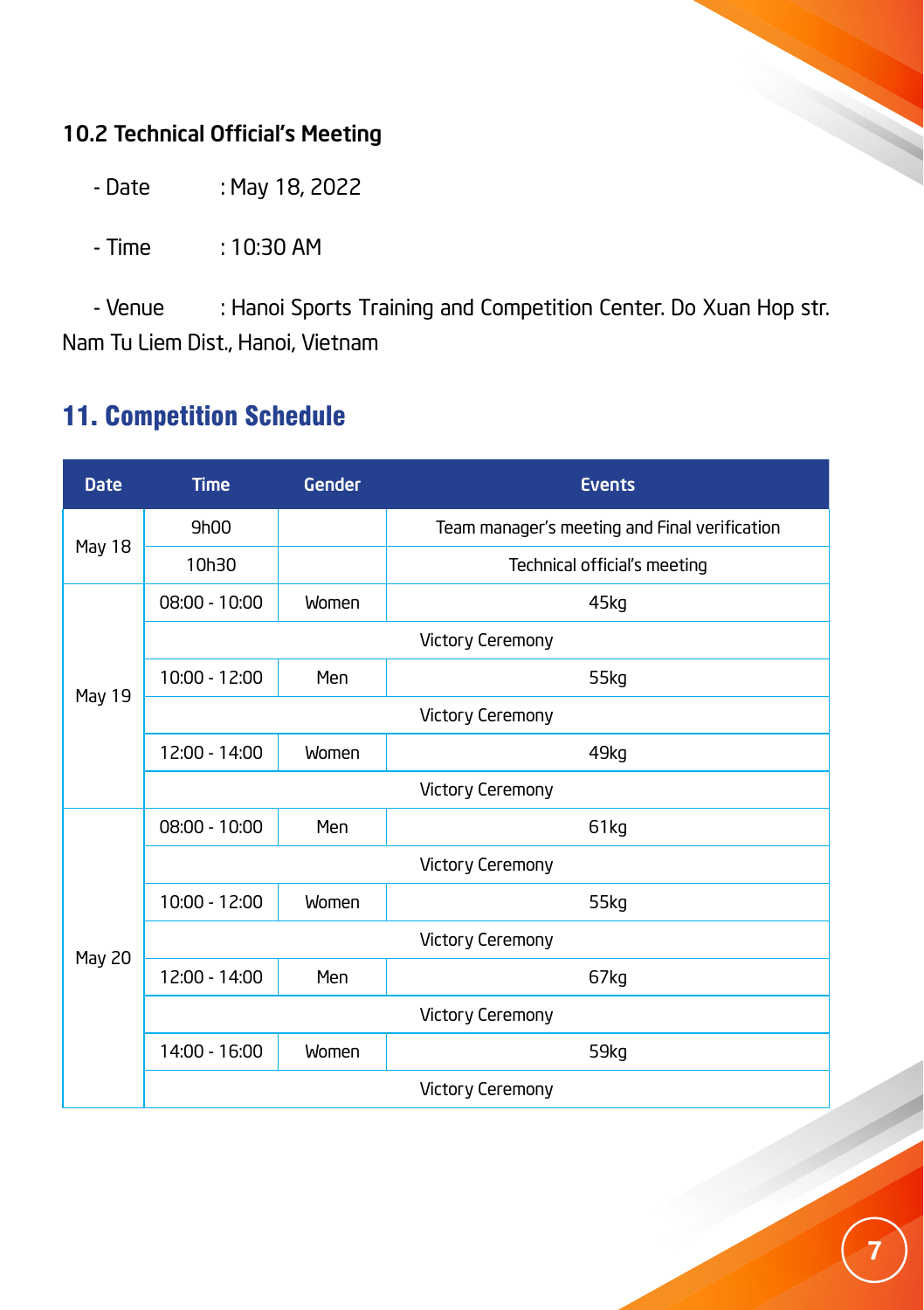<span id="page-11-0"></span>

## 12. Competition Procedures, Rules and Regulations

#### **12.1 Competition procedure and format**

The Weightlifting Competition will be conducted in accordance to the IWF rules and regulation in force. In case of translation related disagreement over the interpretation of the rules and regulations the English text shall prevail. Any unforeseen case not addressed by the rules and regulations shall be dealt with as follows:

- General issues: To be resolved in accordance with the SEAGF Charter and Rules
- Technical issues: to be resolved in accordance with international regulation of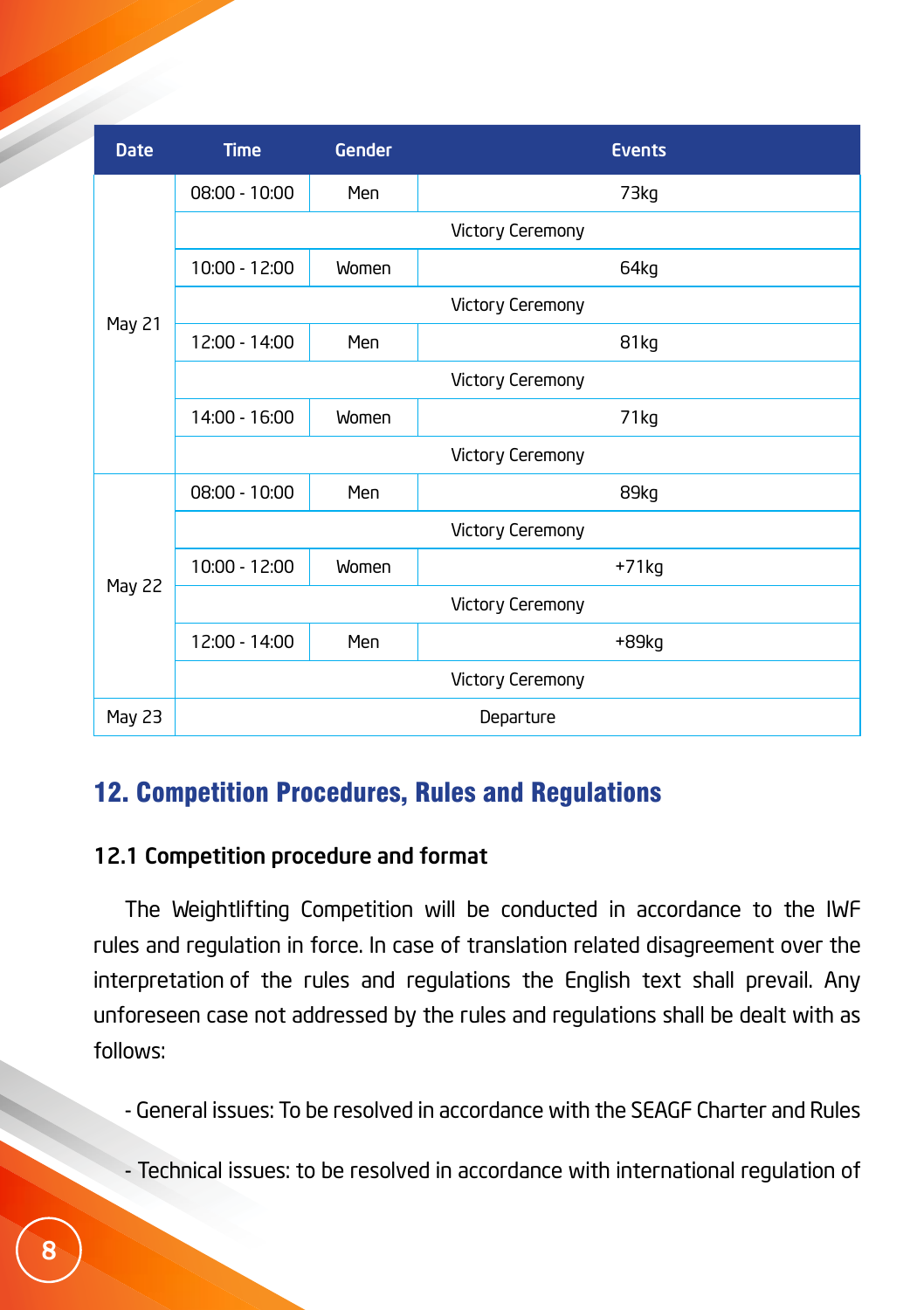

<span id="page-12-0"></span>the IWF.

#### **12.2 Competition format**

- Each NOC may enter a maximum of one (1) athlete per category.

Each Weightlifting weight category event competition consists of Two (2) parts:

- The Snatch

- The Clean and Jerk

With a usually 10 minute break between them

- One medal is to be given for the total result only. No medal for the snatch and the clean and jerk).

- Competition will be held in according with the latest IWF TCRR, of which the snatch and the clean and jerk are included. The results will be ranked according to the total weight achieved if the two types of lifts (the snatch and the clean and jerk) are valid. Gold, silver and bronze medals are awarded respectively to the first three (3) places for the total in each of the bodyweight categories.

## **12.3 Delays, postponements or cancellations**

The Technical Delegate must consult the VIESGOC Secretariat if there is any delay, postponement or cancellation of any competition that affects the scheduled times for "live broadcast" or victory ceremonies.

## **12.4 Equipment and Clothing**

Equipment used and clothing worn by athletes and other relevant participants in competition must comply with the rules and regulations of the SEAGF and IWF in force.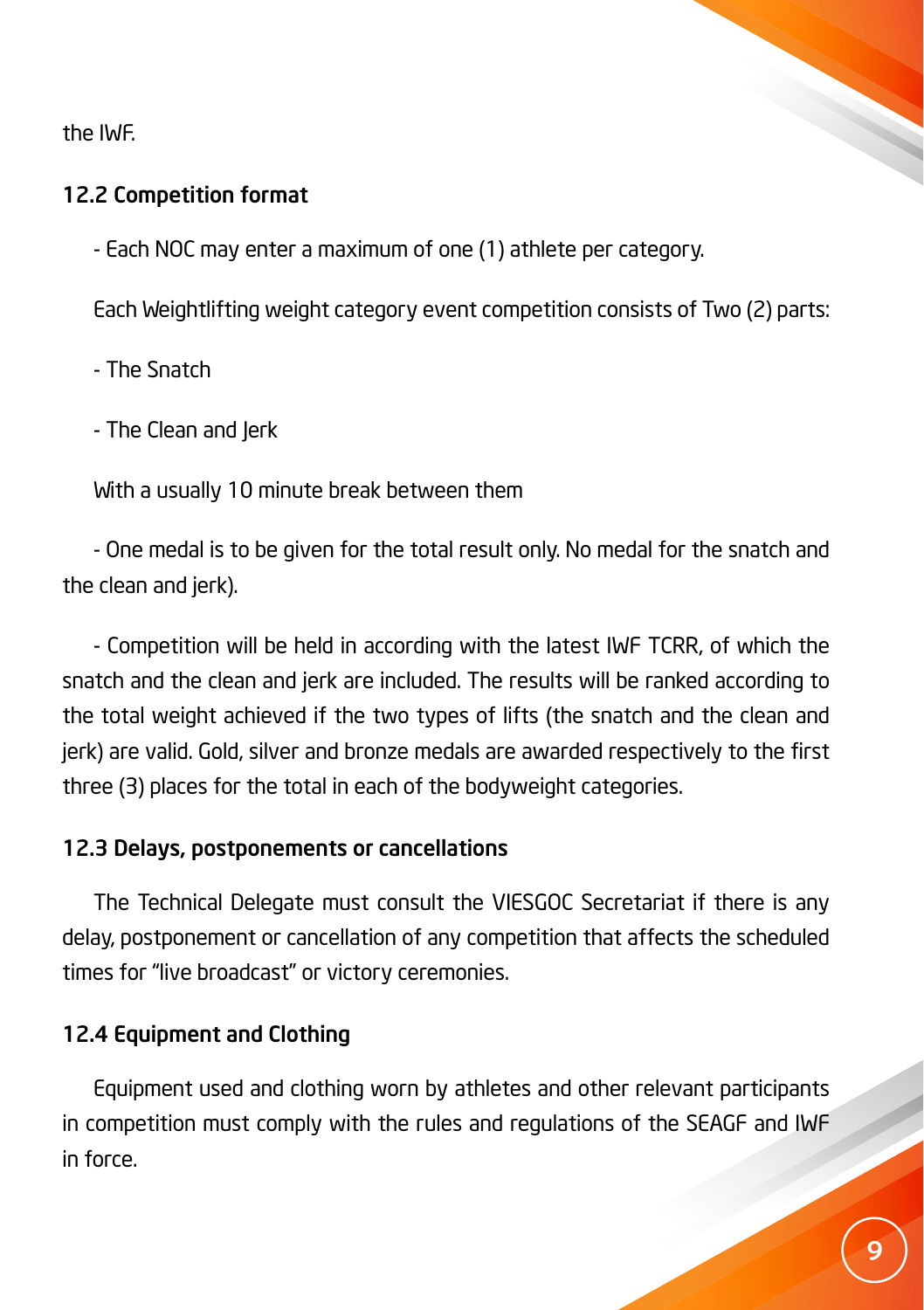<span id="page-13-0"></span>XXXXX Barbell will be used in the Competition, Training and warm up (IWFapproved Sport Equipment).

Neither athletes nor technical officials can attach any form of commercial advertising to his or her competition uniform without prior agreement with SEAGF and VIESGOC.

## 13. Technical Officials, Adjudicators and Jury of Appeal

The appointments of Technical Officials, Board of referees and Jury of Appeal will be in accordance with IWF Competition Rules and the SEAGF Charter and Rules.

#### **13.1 International Technical Officials (ITOs)**

**13.1.1** AWF/IWF as duly authorized by IWF, shall appoint Technical Delegate. Other judges shall be approved by VIESGOC. VIESGOC will cover domestic and international transportations, accommodations and duties for the ITOs.

**13.1.2** Each participating NOC member should be accompanied by one international judge holding the Card and they shall be selected and nominated by ABBF to officiate in the Games. VIESGOC will cover accommodations and duties for the accompanieds.

**13.1.3** Neutral judges: Three neutral judges (out of the SEA Countries) shall be appointed by AWF/IWF Technical Committee for the competition. VIESGOC will cover domestic and international transportations, accommodations and duties for the Neutral judges.

#### **13.2 National Technical Officials (NTOs)**

Vietnam Bodybuilding & Weightlifting Federation (VBWF) will appoint such number of National Technical Officials (NTOs) as may be approved by VIESGOC to assist the International Technical Officials.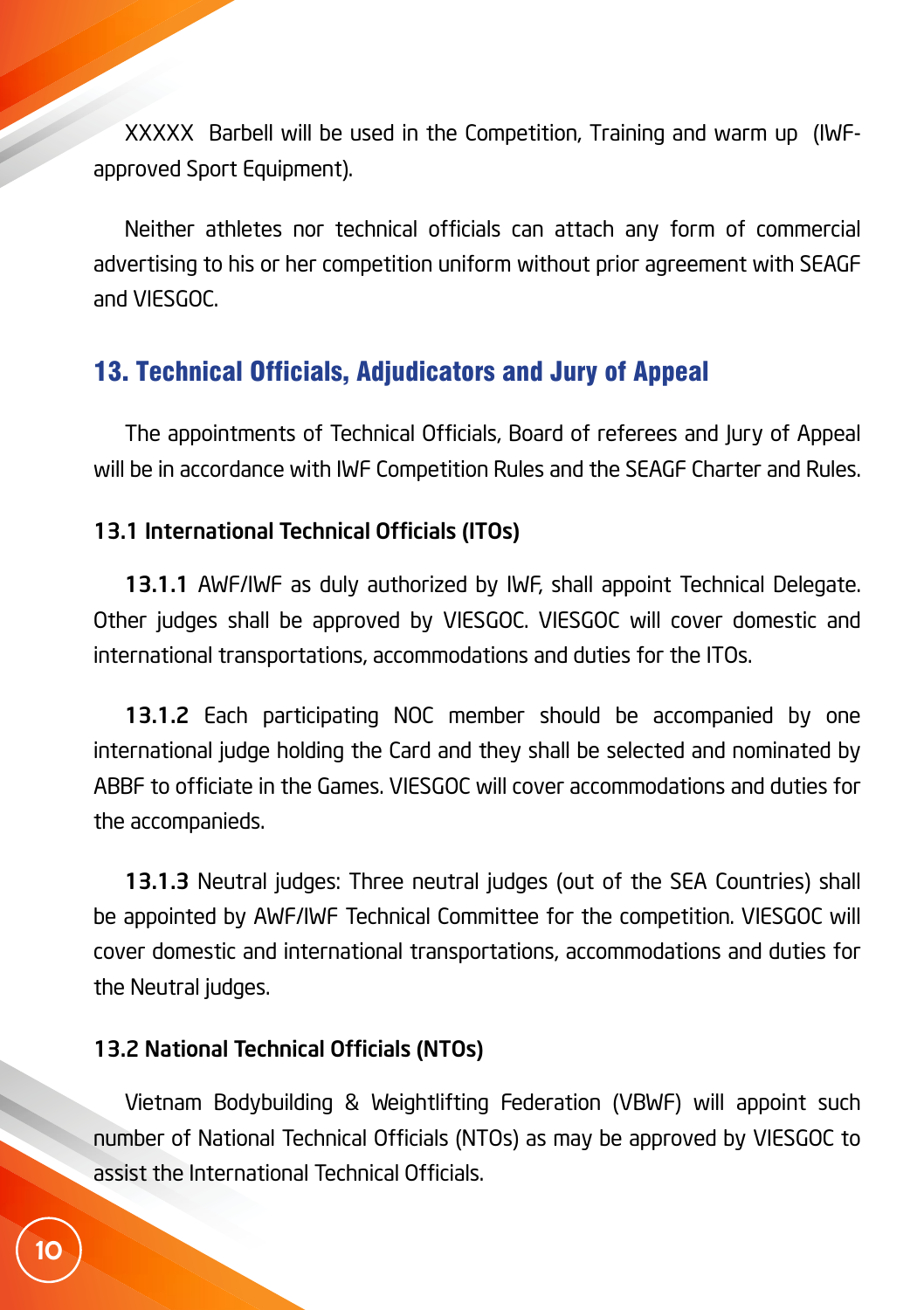## <span id="page-14-0"></span>14. Jury of Appeal

The Jury of Appeal will be established by the AWF including representatives of VIESGOC. The decision of the Jury of Appeal is final.

## 15. Protests and Appeals

**15.1** Any written protest must be first be made and submitted by the Chef de Mission or Team Manager to the Technical Delegate before or after the competition with the payment of a Protest Fee of USD200.00 per protest payable to VIESGOC. If conditions causing a potential protest are noted prior to the start of the event, a written protest must be lodged before the signal to start the event is given.

**15.2** All protests must be considered by the Technical Delegate concerned who must make a decision as soon as possible. He/she must state the reason(s) for his/ her upholding/rejecting the protest.

**15.3** Any Chef de Mission or Team Manager dissatisfied with the decision of the Technical Delegate, may appeal to the Jury of Appeal by submitting the written appeal to the TD within sixty (60) minutes of receipt of the TD's written decision. The appeal must be heard and decided by the Jury of Appeal for the sport within two (2) hours after receipt of the written protest.

**15.4** Any NOC dissatisfied with any decision by the Jury of Appeal may make any appeal in accordance with the SEAGF Charter and Rules.

**15.5** The protest fee shall be refunded if the protest is upheld; it will be forfeited if the protest is rejected.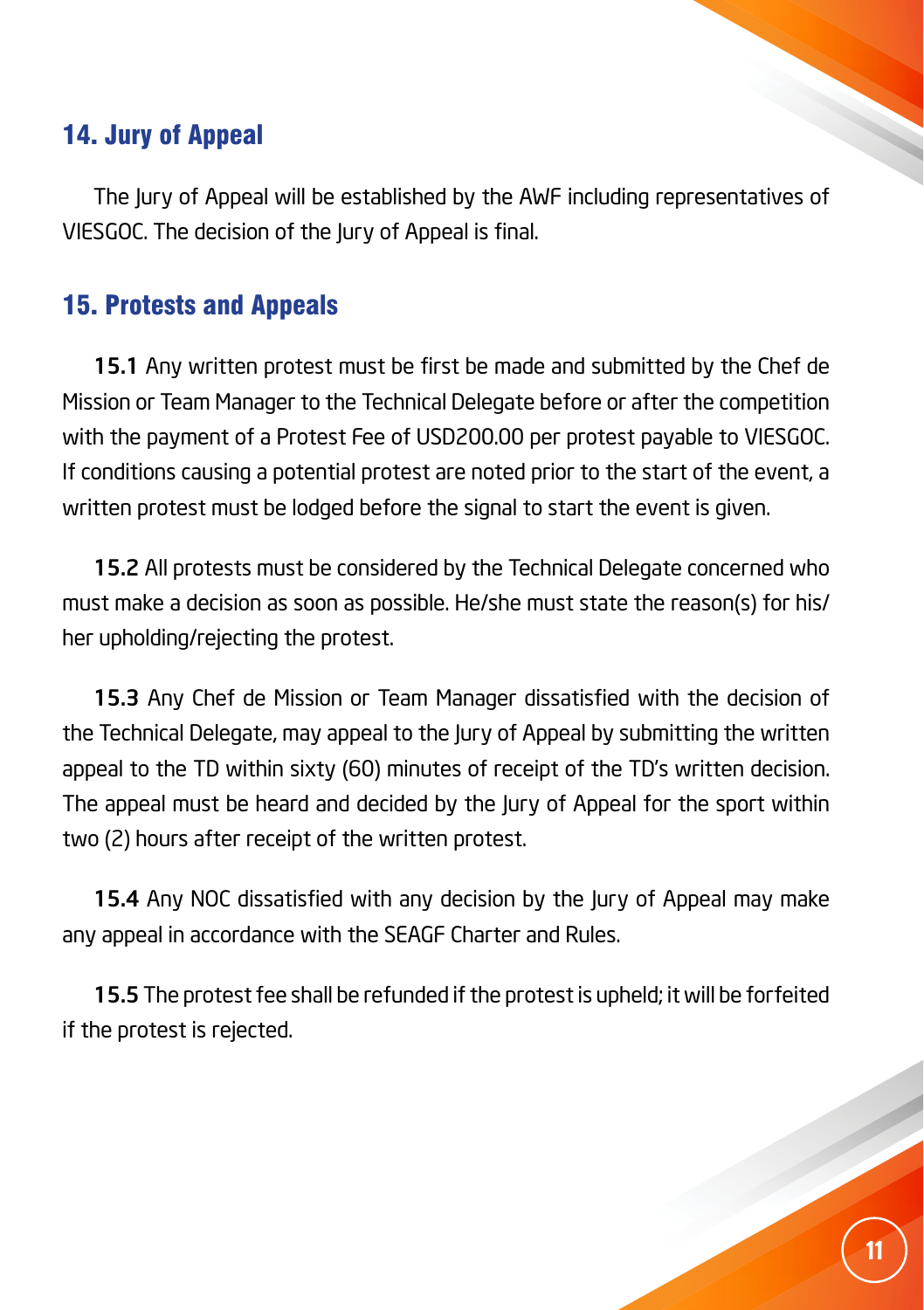## <span id="page-15-0"></span>16. Directory

## **16.1 International Weightlifting Federation (IWF)**

| President         | : Dr. Michael Irani                                                                       |
|-------------------|-------------------------------------------------------------------------------------------|
| Secretary General | : Mr. Mohammed Jaloud                                                                     |
| <b>Address</b>    | : Maison Du Sport International - Avenue de Rhodanue<br>54 CH-1007 Lausanne - Switzerland |
| Telephone         | : +36 1 353 0530                                                                          |
| Fmail             | : +36 1 353 0199                                                                          |
| Mehsite           | : www.iwf.net                                                                             |

## **16.2 Asian Weightlifting Federation (AWF)**

| President         | : Mr. Mohammed Yousef Al Mama      |
|-------------------|------------------------------------|
| Secretary General | : Ms. Boossaba Yodbangtoey         |
| <b>Address</b>    | : Oatar                            |
| Telephone         | 14943076 074 - 2074 1494 1494 1594 |
| Fmail             | : info@awfedration.com             |
| Mehsite           | : www. awfedration.com             |

## **16.3 Vietnam Bodybuilding and Weightlifting Federation (VBWF)**

President : Mr. Hoang Xuan Luong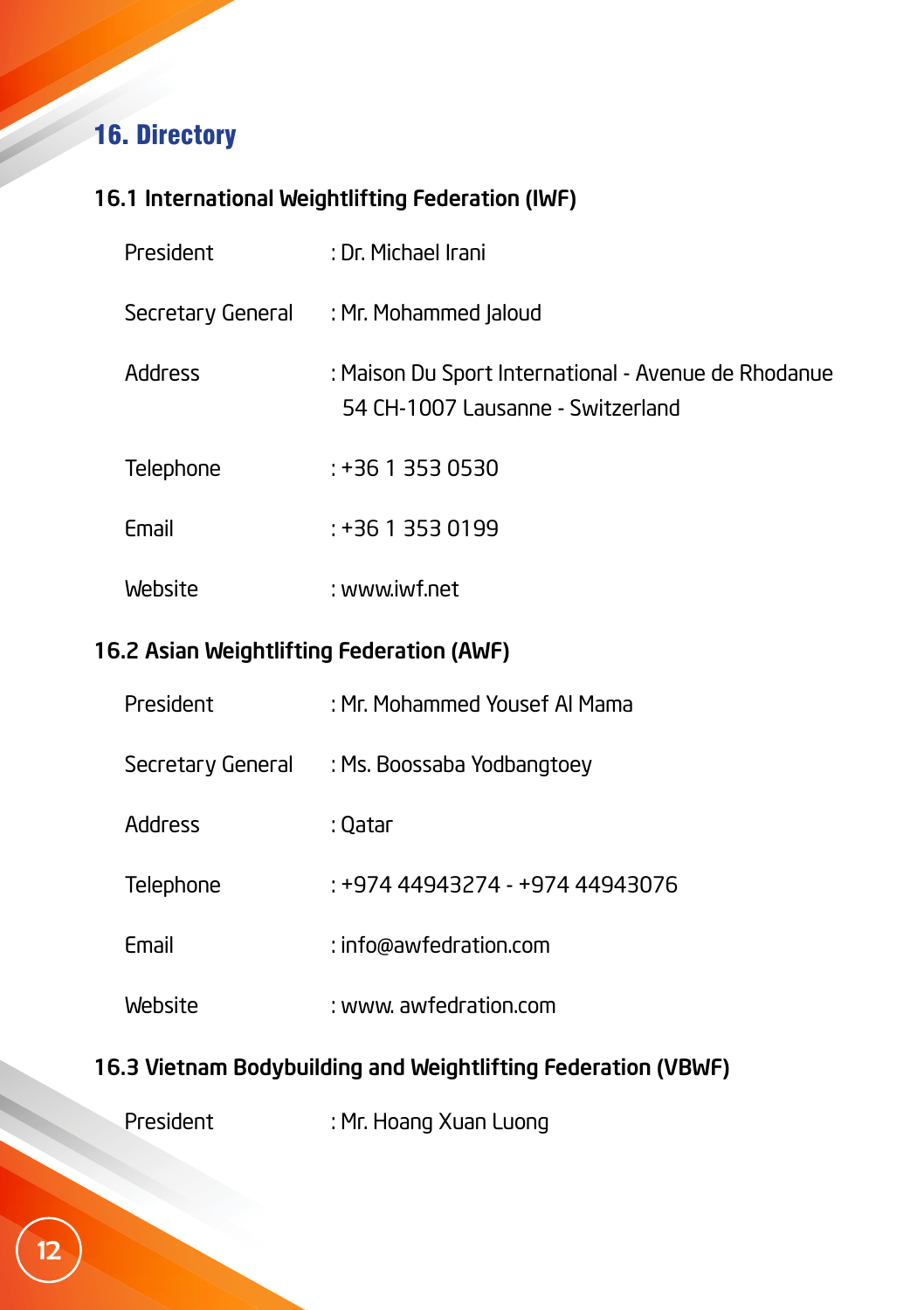

| Secretary General | : Mr. Do Dinh Khang                         |
|-------------------|---------------------------------------------|
| Address           | : 65 Doc Ngu, Ba Dinh, Hanoi, Vietnam       |
| Tel               | $:(+84)$ 24 32321811                        |
| Email             | : khangchienvn@gmail.com; hungvwf@gmail.com |